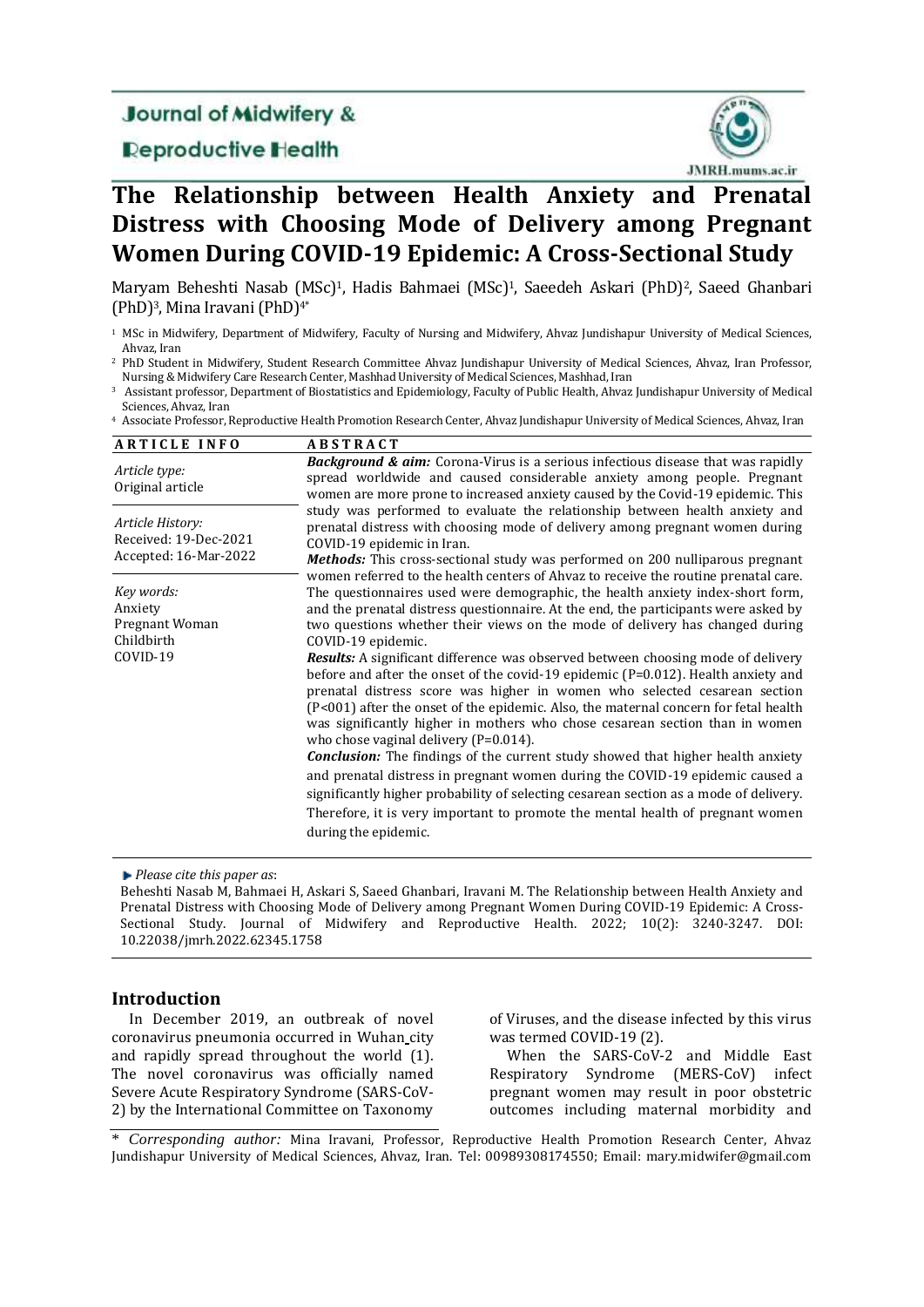death (3). Apart from the overall populationlevel pandemic-related stress, there is still limited formal evidence-based about the nature and clinical consequences of the various versions of coronavirus (COVID-19 or SARS-CoV-2 or HCoV-19) in pregnancy (4).

Health concern is a phenomenon which sometimes affects many people, especially after experiencing unfamiliar physical symptoms, spreading the news about a particular disease, undergoing medical tests, or following physical illness (5). Health anxiety is almost synonymous with illness. It places a significant burden on health care system because fear of having a serious illness leads to medical counseling, repeated follow-up, and more medical care (6). Some studies have shown that choice of cesarean section as a mode of delivery is higher when the level of anxiety during pregnancy is higher (7). An increase in cesarean section incidence is associated with higher maternal and neonatal complications (8). One study showed that the fear of vaginal delivery is increased following the increase of anxiety in pregnancy(9). Despite being useful on some medical occasions (10), some studies have shown that the cesarean section is related to an increased rate of neonatal mortality (11). Some complication of cesarean section which is probably 5-10 times greater than vaginal delivery include bleeding, anesthetic complications, embolism, wound infection, pelvic infection disease, venous thrombosis, and mental complications such as anger, anxiety, and disappointment in mother (12)

During the stressful condition of epidemics and the probability of health anxiety and prenatal distress in this situation, the majority of pregnant women may select a cesarean section because they assume that cesarean delivery decreases the probability of contact of mother and their neonates with the COVID-19 virus. Therefore, this study was performed aimed to investigate the relationship between health anxiety and prenatal distress with selecting the mode of delivery in nulliparous women during Covid-19 epidemic, to help the pregnant women by holding online classes and non-face-to-face training during this period and presenting appropriate information to pregnant

women to choose the appropriate mode of delivery.

# **Materials and Methods**

This cross-sectional study was conducted on 200 nulliparous pregnant women referred to the health centers in Ahvaz between March and May 2020 for receiving pregnancy routine care.

After obtaining ethical code, the researcher selected 20 centers from the whole regions of Ahvaz. The phone numbers of pregnant women were obtained from 20 health centers in Ahvaz. Prenatal Distress Questionnaire (PDQ) and Health Anxiety Questionnaire were sent online (WhatsApp or Telegram) to the eligible pregnant women who agreed to participate in the study. The first page of the questionnaires was a written consent form and the participants were asked to sign it online before answering the questionnaires. Completed questionnaires were sent online to one of the researchers (Fig. 1). The inclusion criteria were nulliparity, having literacy and access to the Internet. Pregnant women experiencing stressful events or positive COVID-19 test in the past 6 months, and mental health problems were excluded from the study.

The questionnaires were completed online to avoid unnecessary referral of pregnant women due to the Covid-19 epidemic.

The first questionnaire consists of demographic and midwifery information. The other questionnaire was the Health anxiety index short form-18. This questionnaire is a standard tool to assess the level of health anxiety.

The long-form of the questionnaire was first designed in 1989 which was developed based on cognitive, health anxiety, and hypochondriasis model. The short form consists of 18 questions, which were designed in 2002, and its validity was confirmed by test-retest that was 0.9, and Cronbach's alpha was 0.7 to 0.82. The scores of the questionnaire range 0 to 54. The score  $\geq 26$ is considered as positive health anxiety. The construct validity of the questionnaire was achieved by confirmative factorial analysis using Lisrel (v.8.8 SSI. international) software. The factorial analysis showed that the questionnaire consists of three items: affected by disease, disease outcomes, and general distress of health (13).Validity and reliability of the Persian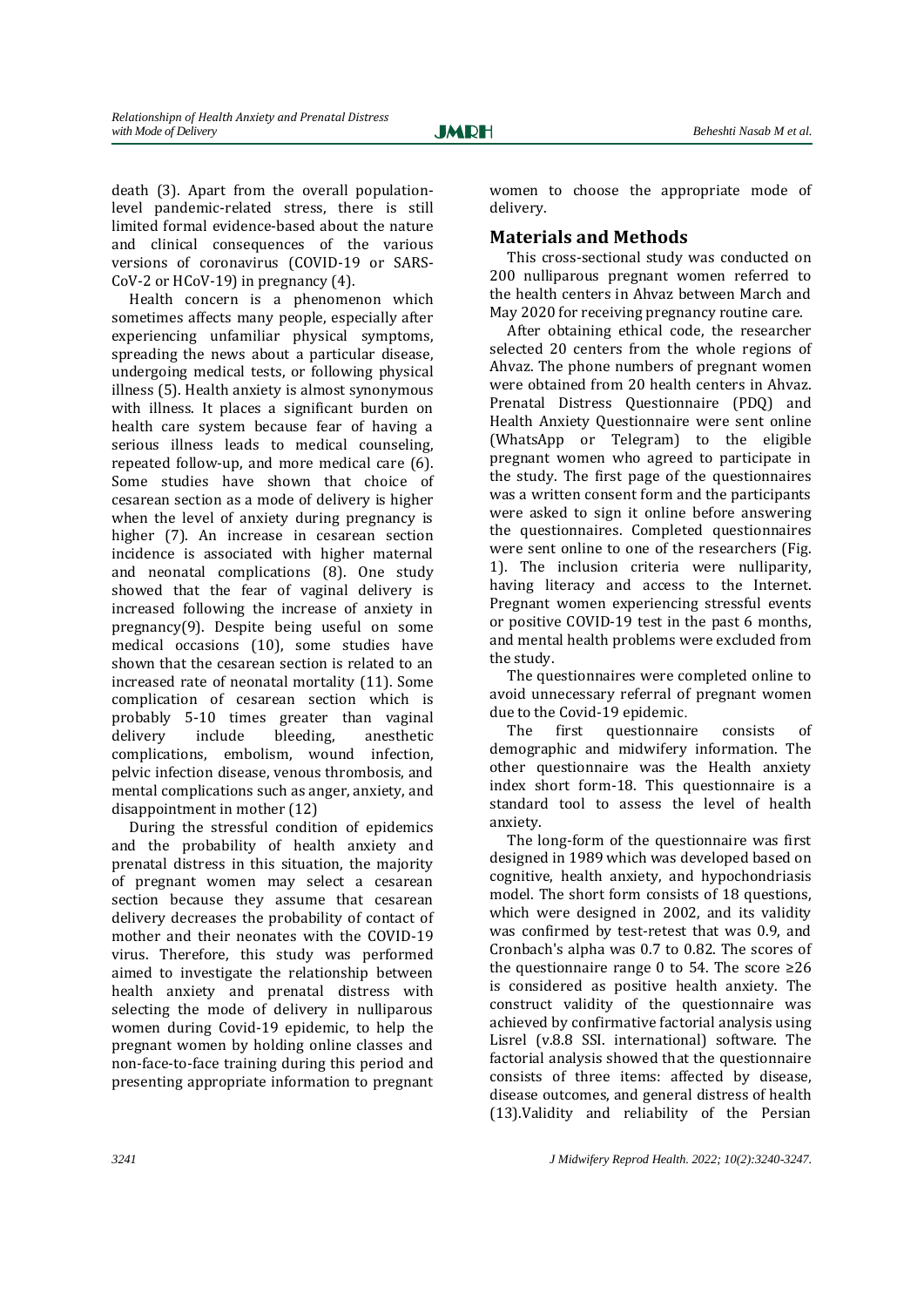version of the Health Anxiety Questionnaire had previously been evaluated and approved in Iran. The validity of the test-retest of this questionnaire was 0.9 and the Cronbach's alpha coefficient was 0.82 (14). Each item of the questionnaire consists of four-option as a declarative sentence and the participant selects one of the sentences which describe her status.

The higher scores indicate higher health anxiety. The Prenatal Distress Questionnaire (PDQ) was used to assess specific prenatal distress. PDQ was developed in 2011 and consists of three subscales: distress of birth and neonate, distress of weight and body image, distress of emotions and relations (13). Also, regarding the validity, the convergent validity of the questionnaire was obtained significant with the questionnaires of general stress assessment, perceived stress, and trait-state anxiety (15). Prenatal Distress Questionnaire (PDQ)

questionnaire consists of 12 questions. The questions were scored as Likert spectrum from 1 to 4. According to one study, the Persian version of the PDQ is a reliable valid and useful screening tool for measuring pregnancy stress in Iranian pregnant women (16). Accordingly, the Cronbach's alpha coefficient for PAI was 0.856 and the test-retest reliability with ICC was 0.784 (16). In the present study, the Cronbach's alpha coefficient of the PDQ was 0.754. The maximum score which an individual can achieve in the questionnaire is 48 and the minimum score is 12. The higher score in this questionnaire indicates higher prenatal distress during Covid-19 epidemic; if the score is close to zero, it means that the pregnant mother experiences lower distress during Covid-19 epidemic (it means a positive behavioral state). At the end of the questionnaire by two questions, the participants were asked whether their views on the mode of delivery had changed during COVID-19 epidemic. The participants were asked about the reason for selection the mode of delivery and then were recorded.

This article was approved by the ethics committee of Ahvaz University of medical Sciences (code: IR.AJUMS.REC.1399.110). All participants were assured of confidentiality and anonymity and a consent was obtained for

direct quotes from their interviews to be used in this study.

Data were analyzed using the Statistical Package for Social Sciences for Windows (SPSS, v.22. Inc., Chicago, IL). Descriptive statistical methods of ANOVA and Tukey post hoc test and Kruskal-Wallis test were used to analyze the quantitative data; the chi-square and McNemar test were used to analyzed the qualitative data. A confidence interval of 95% was considered.

# **Results**

A total of 200 nulliparous pregnant women were enrolled in this study. The participants' mean age was 26.03±4.99 years with minimum age of 15 years and maximum age of 40 years. According to the results, 82% (n=164) of the participants had positive health anxiety.

There was no statistically significant association between demographic and midwifery characteristics (including education, economic status, gestational age, location, pregnancy method, pregnancy complications, fetal screening, infertility, and pregnancy caregiver) and health anxiety or prenatal distress scores (Table 1).

A significant association was observed between choosing mode of delivery before and during the COVID-19 pandemic (P=0.012). Before the epidemic, 116 (58%) women selected normal vaginal delivery and 84 women (42%) selected cesarean section, but during the COVID-19 epidemic, the McNemar test showed that 59 women (49.1%) out of 116 and 34 (40.5%) out of 84 women changed their decision. Finally, during the epidemic, 91(45.5%) women selected normal vaginal delivery, and 109 (54.5%) selected cesarean section as mode of delivery.

Women's health anxiety showed statistically significant differences among various groups (P<.001). The highest score of health anxiety was 35.06±07.34 which was observed in the group that selected vaginal delivery but then they selected cesarean section during the COVID-19 pandemic. The minimum score of anxiety was 27.44±4.69 which was seen in women who tended to undergo cesarean section before epidemics of COVID-19 but they selected vaginal delivery during epidemic (Table2).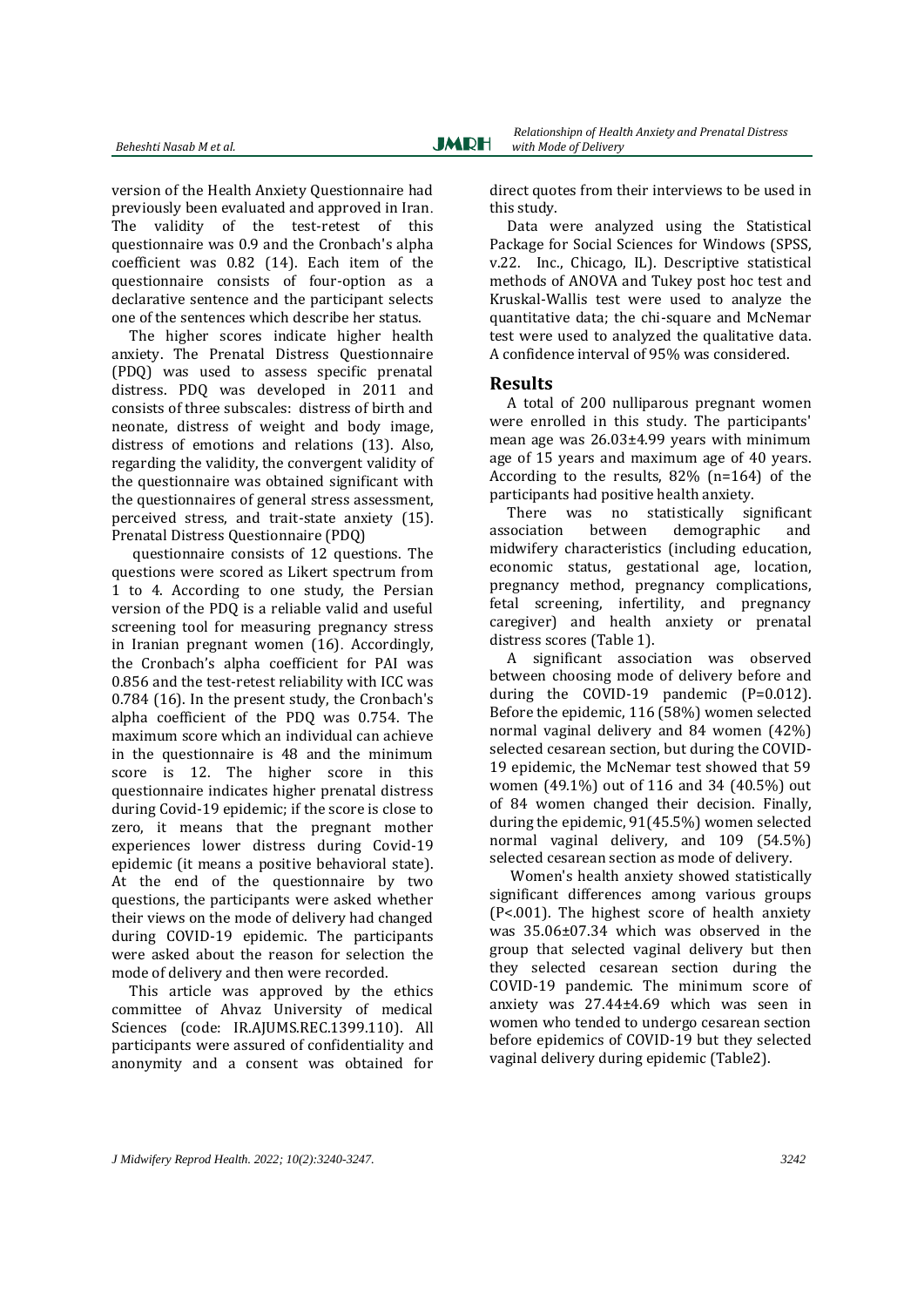**Table1**. The relationship between maternal demographic factors and health anxiety and special pregnancy anxiety after COVID-19 epidemic

| Demographic and<br><b>Midwifery variables</b>                                                         | $\mathbf N$    | <b>Health anxiety</b> | p-value | Pregnancy<br>anxiety | p-value |
|-------------------------------------------------------------------------------------------------------|----------------|-----------------------|---------|----------------------|---------|
| Education                                                                                             |                |                       |         |                      |         |
| Illiterate                                                                                            | 3              | $27.33 \pm 6.8$       |         | 19.66±7.50           |         |
| Elementary                                                                                            | 13             | 32.38±7.56            |         | $14.23 \pm 8$        |         |
| Middle School                                                                                         | 14             | 32.64±8.28            | 0.658   | $15 + 5.85$          | 0.353   |
| Diploma                                                                                               | 87             | 32.08±7.14            |         | 17.06±5.82           |         |
| University                                                                                            | 83             | 31.04±6.39            |         | 18.15±6.48           |         |
| <b>Economic Status</b>                                                                                |                |                       |         |                      |         |
| Poor                                                                                                  | 36             | 31.08±6.46            |         | 16.75±6.87           |         |
| Middle                                                                                                | 142            | 31.81±7.09            | 0.841   | 17.32±5.92           | 0.881   |
| Good                                                                                                  | 22             | 31.4±6.79             |         | $17.4 \pm 8.03$      |         |
| <b>Gestational Age</b>                                                                                |                |                       |         |                      |         |
| First trimester                                                                                       | 58             | 32.12±7.41            |         | 17.25±7.44           |         |
| Second trimester                                                                                      | 64             | 31.25±6.61            | 0.786   | 18.04±5.48           | 0.370   |
| Third trimester                                                                                       | 78             | 31.6±6.86             |         | 16.5±6.06            |         |
| Place of living                                                                                       |                |                       |         |                      |         |
| Town                                                                                                  | 160            | 31.36±6.87            |         | 17.35±6.14           |         |
|                                                                                                       | 40             |                       | 0.258   |                      | 0.792   |
| Village                                                                                               |                | 32.75±7.08            |         | 17.05±7.07           |         |
| <b>Pregnancy Method</b><br>Normal                                                                     |                |                       |         |                      |         |
|                                                                                                       | 183            | 31.56±7.08            |         | 17.23±6.37           |         |
| Drug                                                                                                  | 15             | 31.73±4.69            | 0.427   | 17.78±6.31           | 0.919   |
| IVF/IUI                                                                                               | $\overline{2}$ | 38±1.41               |         | $18.5 \pm 2.12$      |         |
| Pregnancy                                                                                             |                |                       |         |                      |         |
| Complications                                                                                         |                |                       |         |                      |         |
| Vaginal Bleeding                                                                                      | 21             | 31.76±7.19            |         | $16.8 \pm 7.37$      |         |
| Hyperemesis                                                                                           | 27             | 32.55±7.4             |         | 18.37±5.13           |         |
| GDM                                                                                                   | 8              | 29.5±5.6              | 0.612   | 14.75±6.13           | 0.529   |
| Hypertension                                                                                          | $\overline{4}$ | 32±9.01               |         | 14.75±4.5            |         |
| Other                                                                                                 | 5              | $36.2 \pm 8.25$       |         | $14.2 \pm 8.07$      |         |
| None                                                                                                  | 135            | 31.38±6.78            |         | 17.49±6.36           |         |
| <b>Fetal Screening</b>                                                                                |                |                       |         |                      |         |
| natural                                                                                               | 176            | 31.77±6.95            |         | 17.45±6.3            |         |
| Uncertain                                                                                             | 6              | 27.66±4.45            | 0.362   | 13.5±3.14            | 0.409   |
| Not do                                                                                                | 18             | 31.66±7.21            |         | $16.5 \pm 6.9$       |         |
| Infertility                                                                                           |                |                       |         |                      |         |
| Yes                                                                                                   | 180            | $32.1 \pm 5.4$        | 0.755   | 18.5±6.24            | 0.368   |
| N <sub>O</sub>                                                                                        | 20             | 31.58±7.08            |         | 17.15±6.33           |         |
| Prenatal Care giver                                                                                   |                |                       |         |                      |         |
| Specialist                                                                                            | 71             | 31.94±7.43            |         | 18.41±6.77           |         |
| Midwife                                                                                               | 27             | 30.85±6.21            | 0.786   | $17.11 \pm 5.74$     | 0.165   |
| Both                                                                                                  | 102            | 31.63±6.77            |         | 16.54±6.08           |         |
| Data presented as mean ± standard deviation, The statistical test: Kruskal-Wallis Test and ANOVA test |                |                       |         |                      |         |

GDM: gestational diabetes mellitus; IVF: In vitro fertilization; IUI: Intrauterine insemination

During the covid-19 epidemic, prenatal distress score was higher in women who selected cesarean section (P=<.001) (Table2).

Evaluation of the reasons for choosing mode of delivery by pregnant women after the onset of the covid-19 pandemic, the chi-square test showed that the number of mothers who were concerned about the condition of the fetus at delivery was significantly higher in the mothers who selected cesarean section group than the women who chose vaginal delivery (67% vs. 49.5%, P=0.014) (Table3).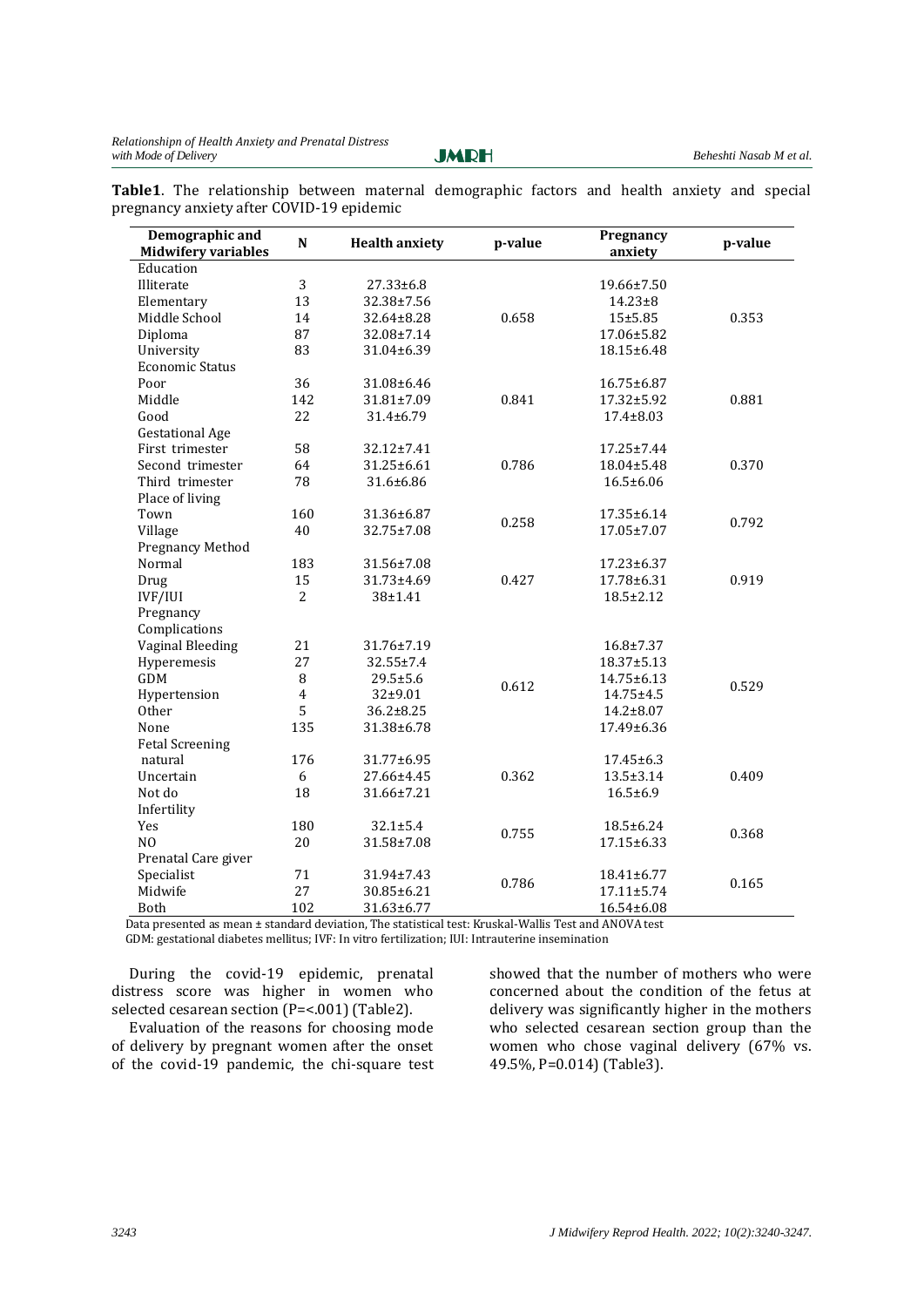**JMDH** 

**Table2.** Relationship between health anxiety and prenatal distress and choosing mode of delivery before and during the COVID-19 epidemic

| Before/during<br>epidemic                                                     | N   | <b>Health Anxiety</b> | F     | p-value | Prenatal<br>distress | F     | p-value |
|-------------------------------------------------------------------------------|-----|-----------------------|-------|---------|----------------------|-------|---------|
| NVD/NVD                                                                       | 57  | 27.78±4.12            |       |         | 14.47±4.83           |       |         |
| NVD/CS                                                                        | 59  | 35.06±7.34            |       |         | 19.77±6.97           |       |         |
| CS/NVd                                                                        | 34  | 27.44±4.69            | 25.13 | < 0.01  | 13.26±5.47           | 18.42 | < 0.01  |
| CS/CS                                                                         | 50  | 34.84±6.51            |       |         | 20.06±4.72           |       |         |
| Total                                                                         | 200 | $31.64 \pm 6.92$      |       |         | $17.23 \pm 6.32$     |       |         |
| Data presented as mean ± standard deviation, the statistical test: ANOVA test |     |                       |       |         |                      |       |         |

NVD: normal vaginal delivery; CS: [Caesarean section](https://en.wikipedia.org/wiki/Caesarean_section)

**Table 3.** The reason for choosing the mode of delivery during the COVID-19 epidemic

| NVD                           | mother<br>fetus      |       |  |
|-------------------------------|----------------------|-------|--|
|                               | 46(50.5)<br>45(49.5) | 0.014 |  |
| 73(67)<br>CS<br>36(33)<br>109 |                      |       |  |

Data presented as frequency (percentage) the statistical test: Chi-square test

NVD: normal vaginal delivery; CS[: Caesarean section](https://en.wikipedia.org/wiki/Caesarean_section)

#### **Discussion**

This study was performed aimed to investigate the association between health anxiety and prenatal distress of pregnant women and the selection of mode of delivery during the incidence of the COVID-19 pandemic in Iran. According to the results of the present study, an increase in health anxiety and prenatal distress was associated with an increase in the selection of cesarean section during the COVID-19 epidemic. Also, there was a statistically significant association between the increase in health anxiety and prenatal distress with selection of cesarean section. In addition, in the present study, a high percentage of women (82%) had health anxiety.

Although pregnancy is a physiologic process in women, but it is a stressful experience that is associated with social, physical and emotional changes (17).

These changes leads to new physical and mental properties which cause changes in health behaviors and lifestyle and women try to adapt to these changes. Due to the importance of pregnancy distress and anxiety and numerous hazards which can be posed to the mother and fetus, precise recognition of factors that cause this distress is necessary since treatment and prevention of the factors without awareness of the leading causes are not possible (18).

COVID-19 pandemic is a rare phenomenon in modern today's life that is accompanied by longterm complications and caused worries for

health and treatment centers as well as the people. These worries about health will occasionally change into anxiety and stress (15).

Social distancing and some traffic and quarantine limitations are among the main reasons which increase anxiety and distress in the majority of pregnant mothers during COVID-19 pandemic (19). The COVID-19 pandemic has reduced pregnant women's access to routine prenatal care services due to the factors such as rapid spread of the disease, lack of an effective treatment or vaccine, the necessity of quarantine and its subsequent loneliness due to affliction, stigmatization and despair (20).

In the present study, the prevalence of health anxiety was reported to be very high (82%).

According to the findings of the study performed in China, depression in pregnant women increased during the prevalence of COVID-19 disease (21).

Also, the study by Durankuş et al. showed that the corona virus increases the rate of depression and stress in pregnant women (22). An Iranian web-based survey in 2021 involving 318 pregnant women has shown that 21% had pregnancy- related anxiety and 42.5% had depression (23). The study performed in Pakistan reported that 84% of pregnant women had fear during COVID-19 and the mean score of generalized anxiety was significantly higher in women with fear during COVID-19 pandemic(24). Anxiety can increase the risk of cesarean section through some factors such as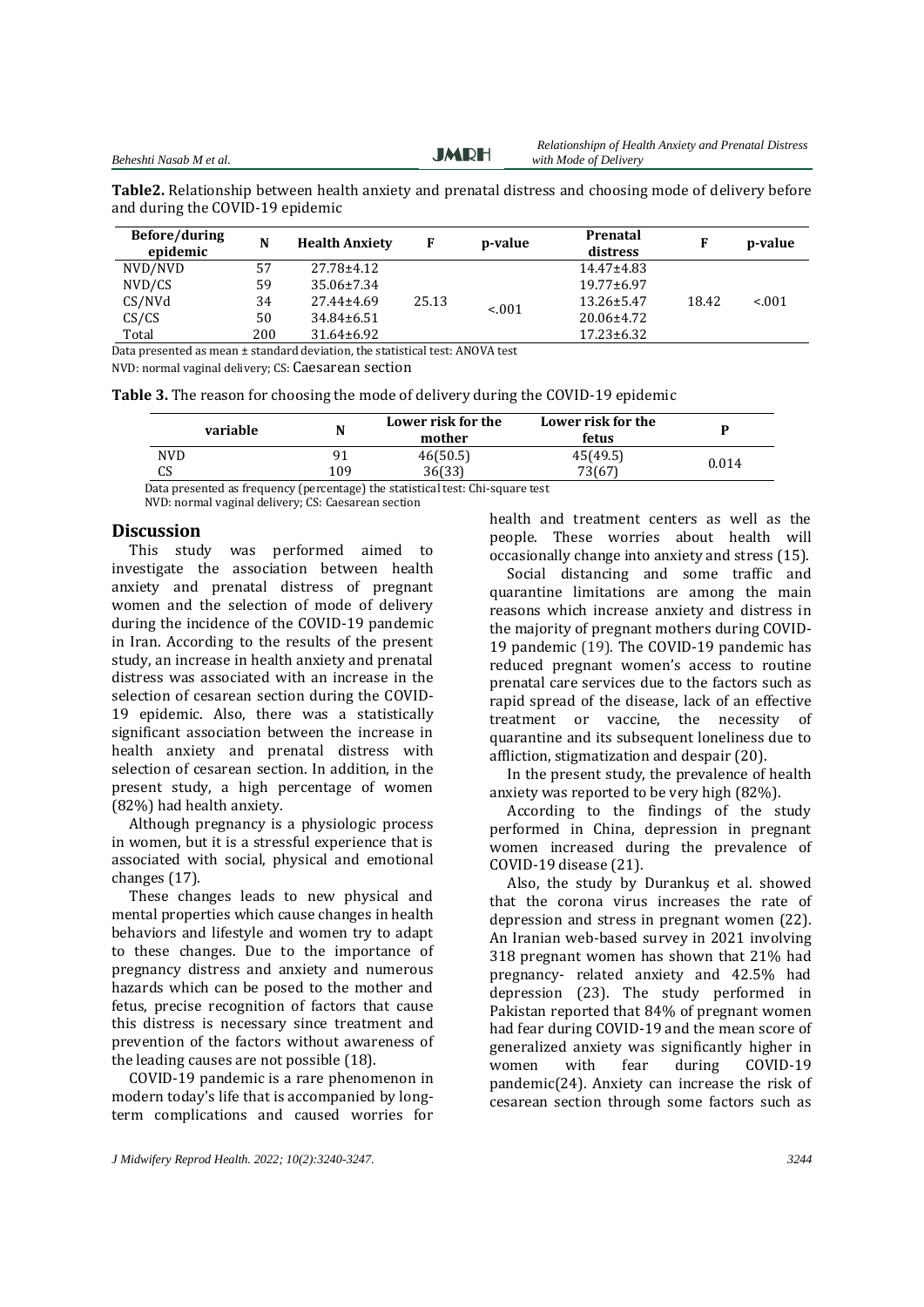fear of childbirth (25). The findings of one study showed that mental health of mothers, especially anxiety and depression, during pregnancy affects mode of delivery (26).

The study by Bayrampour and colleagues showed that mothers' mental health at third trimester is related to the choice of cesarean section, and the risk of emergency cesarean section was higher in mothers with mental disorder than those without mental disorder. However, they could not find a relationship between mental disorder and elective cesarean section (27).

Other study reported that some of the mental health problems during pregnancy, such as the fear of childbirth, are related to the choice of cesarean section; mothers who had fear of natural childbirth were more likely to have cesarean section (28).

Some studies (9, 28, 29) showed that psychomental disorders such as stress and anxiety in pregnancy causes fear of vaginal delivery and subsequently, selecting cesarean section. Fear of natural childbirth is associated with state and trait anxiety (30).

In some cases, it is reported that due to severe distress and anxiety caused by coronavirus, some of the pregnant mothers want to terminate the pregnancy and undergo elective cesarean section (19) which is in line with the result of the current study.

According to the results of the present study, after the onset of COVID-19 epidemic, increasing maternal stress levels and more concern about the condition of the fetus during childbirth lead to the choice of cesarean section. In other studies, fear of injury to the fetus during vaginal delivery was among the factors affecting selection of cesarean section (31, 32).

In this study, no association was observed among the educational level, occupation, family economic status, and gestational age with general health anxiety and prenatal distress. In the current study, 89% of mothers were at moderate and poor economic class; no association was observed among the economic class of women and total health anxiety and prenatal distress. According to the report by World Health Organization, the prevalence of mental disorders in pregnant mothers was significantly higher in low and medium-income

countries (33). One study reported that low education level was a common associated risk factor for depression progression and anxiety symptoms during the COVID-19 pandemic (22). In other study, no significant association was observed among mother's age, educational level, occupational status, pregnancy history, abortion, and mode of delivery with prenatal distress (34).

One study performed in Iran revealed that pregnant women at third trimester of pregnancy were concerned with COVID-19 disease and its consequences and had higher levels of anxiety. They reported that higher levels of anxiety among pregnant women during the COVID-19 pandemic might be due to their limited access to healthcare services, their concerns about the unsafe environment of healthcare settings, and concerns about infection by the disease (35).

From the results of the present study, during the first wave of Covid-19, was that the unknown coronavirus and its high spread rate alone has increased anxiety among pregnant women, regardless of their demographic factors. Therefore, considering the importance of stress management in pregnant women, raising mothers' awareness of coronavirus transmission, identifying the risk factors, as well as providing tele-counseling for pregnancy care and telecommuting can help reduce their anxiety and worry (19).

One of the strengths of the current study is the selection of the nulliparous women who had no delivery experience because the experience of delivery can affect the fear of delivery and selecting mode of delivery. The data were collected through the questionnaires and the respondents were not reviewed by a psychiatrist. Our study was conducted in one of the advanced centers of the country. However, the findings of the present study may not be generalized among the women of Iran.

# **Conclusion**

According to the results of the present study, higher health anxiety and prenatal distress significantly increases the probability of selecting cesarean section as the mode of delivery. Therefore, preserving the mental health of pregnant women is necessary due to the positive association among the increase in prenatal distress due to the occurrence of the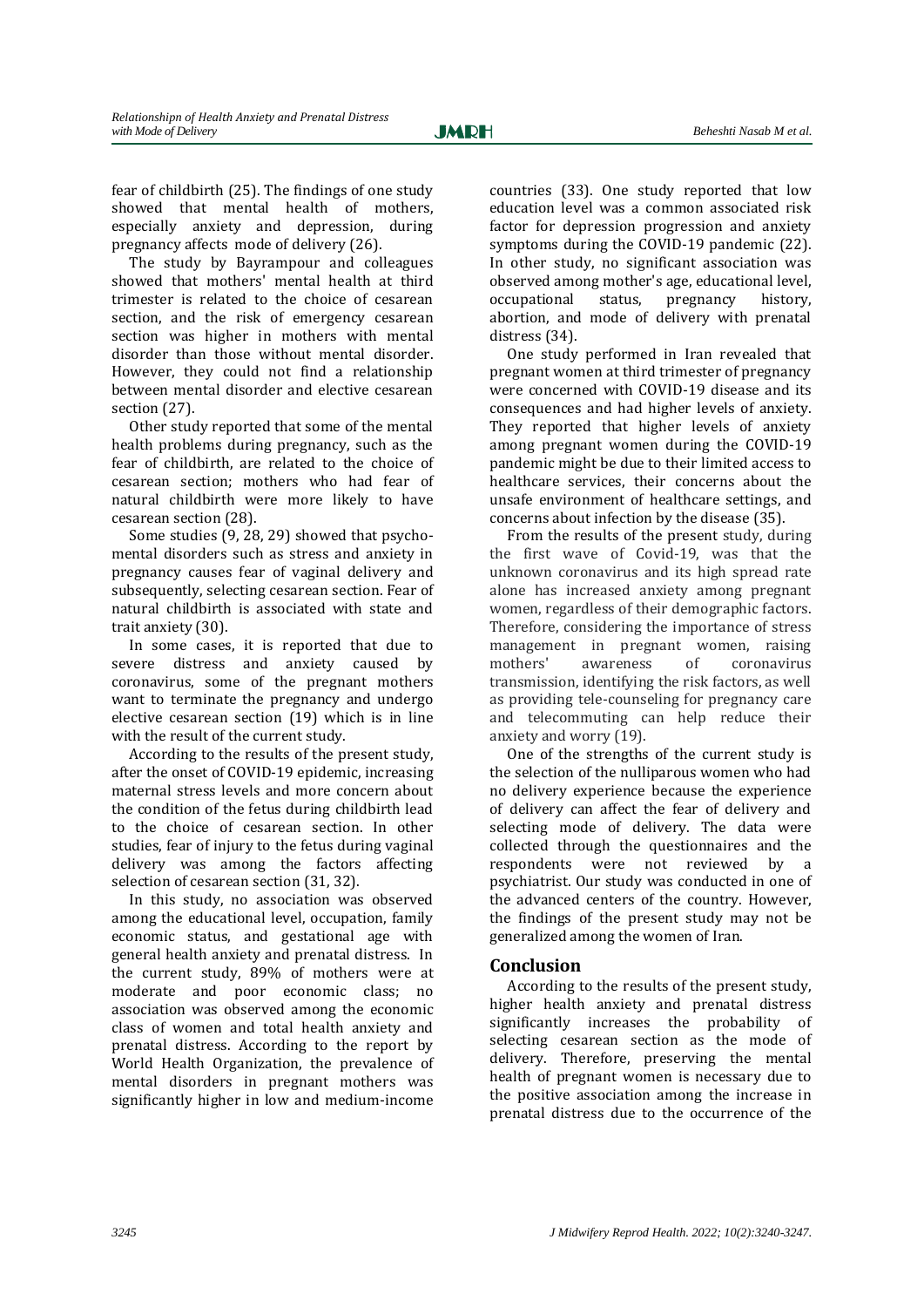COVID-19 epidemic and selecting the cesarean section as mode of delivery by the mothers. For this purpose, long-distance training methods such as video-conference, online programs, using appropriate software, and finally, the telephone call, therapeutic and consulting protocols to decrease mothers' anxiety should be presented.

# **Acknowledgements**

We would like to thank all the women who participated in this study.

# **Conflicts of interest**

Authors declared no conflicts of interest.

### **References**

- 1. Carlos WG, Dela Cruz CS, Cao B, Pasnick S, Jamil S. Novel Wuhan (2019-nCoV) Coronavirus. American Journal of Respiratory and Critical Care Medicine. 2020; 201(4): 7-8.
- 2. Zu ZY, Jiang MD, Xu PP, Chen W, Ni QQ, Lu GM, et al. Coronavirus disease 2019 (COVID-19): a perspective from China. Radiology. 2020; 296(2):15-25.
- 3. Song Z, Xu Y, Bao L, Zhang L, Yu P, Qu Y, et al. From SARS to MERS, thrusting coronaviruses into the spotlight. Viruses. 2019; 11(1): 59.
- 4. Topalidou A, Thomson G, Downe S. COVID-19 and maternal mental health: Are we getting the balance right? MedRxiv 2020.
- 5. Dibajnia P, Panahi S, Moghadasin M. Evaluation health anxiety in patients that refer to internal clinics. Journal of Educational Psychology, Islamic Azad University Tonekabon Branch. 2012; 4(1): 91- 97.
- 6. Tyrer P, Salkovskis P, Tyrer H, Wang D, Crawford MJ, Dupont S, et al. Cognitive–behaviour therapy for health anxiety in medical patients (CHAMP): a randomised controlled trial with outcomes to 5 years. Health technology assessment. 2017; 21(50): 1-58.
- 7. Akhlaghi F. Relation between depression, anxiety, self-esteem, marital satisfaction, demographical factor and maternal complications with fear of childbirth in nulliparous women. Journal of Fundamentals of Mental Health. 2012; 14(54): 31- 122.
- 8. Souza J, Gülmezoglu A, Lumbiganon P, Laopaiboon M, Carroli G, Fawole B, et al. WHO Global Survey on pregnancy. Archives of women's mental health. 2012; 15(6): 445-457.
- 19. Fakari FR, Simbar M. Coronavirus pandemic and worries during pregnancy; a letter to editor. Archives of academic emergency medicine. 2020; 8(1): 21.
- 20. Shahyad S, Mohammadi MT. Psychological impacts

 *Relationshipn of Health Anxiety and Prenatal Distress Beheshti Nasab M et al. by a manufacturery <i>Beheshti Nasab M et al. with Mode of Delivery* 

> Maternal and Perinatal Health Research Group. Caesarean section without medical indications is associated with an increased risk of adverse shortterm maternal outcomes: the 2004–2008 WHO Global Survey on Maternal and Perinatal Health. BioMed Central medicine Med. 2010; 8(1): 71.

- 9. Alipour Z, Lamyian M, Hajizadeh E, Vafaei MA. The association between antenatal anxiety and fear of childbirth in nulliparous women: a prospective study. Iranian journal of nursing and midwifery research. 2011; 16(2): 169.
- 10. Betran A, Torloni MR, Zhang J, Gülmezoglu A, Section WWGoC, Aleem H, et al. WHO statement on caesarean section rates. An International Journal of Obstetrics & Gynaecolog.y 2016; 123(5): 667-670.
- 11. Kyu HH, Shannon HS, Georgiades K, Boyle MH. Caesarean delivery and neonatal mortality rates in 46 low-and middle-income countries: a propensityscore matching and meta-analysis of Demographic and Health Survey data. International journal of epidemiology. 2013; 42(3): 781-791.
- 12. Mascarello KC, Horta BL, Silveira MF. Maternal complications and cesarean section without indication: systematic review and meta-analysis. Revista de saude publica. 2017; 51(105): 105.
- 13. Alderdice F, Lynn F. Factor structure of the prenatal distress questionnaire. Midwifery. 2011; 27(4): 553- 559.
- 14. Nargesi F, Izadi F, Kariminejad K, Rezaii Sa. The investigation of the reliability and validity of Persian version of health anxiety questionnaire in students of Lorestan University of Medical Sciences. Quarterly of educational measurement. 2017; 27(7): 147-160.
- 15. Garfin DR, Silver RC, Holman EA. The novel coronavirus (COVID-2019) outbreak: Amplification of public health consequences by media exposure. Health psychology. 2020; 39(5): 355.
- 16. Faramarzi M, Pasha H. Psychometric properties of the Persian version of the Prenatal Distress Questionnaire. Social Behavior and Personality. 2018; 46(5): 815-822.
- 17. Naghizadeh S, Fathnezhad-Kazemi A, Gavidel T. Relationship between Self-Care in Pregnancy with Perceived Social Support and Stress among Pregnant Women in 29 Bahman Hospital in Tabriz. Community Health. 2019; 6(1): 99-107.
- 18. Arch JJ, Dimidjian S, Chessick C. Are exposure-based cognitive behavioral therapies safe during

of Covid-19 outbreak on mental health status of society individuals: a narrative review. Journal of Military Medicine. 2020; 22(2): 184-192.

21. Wu Y-T, Zhang C, Liu H, Duan C-C, Li C, Fan J-X, et al. Perinatal depression of women along with 2019 novel coronavirus breakout in China 2020. American journal of obstetrics and gynecology. 2020; 223(2):